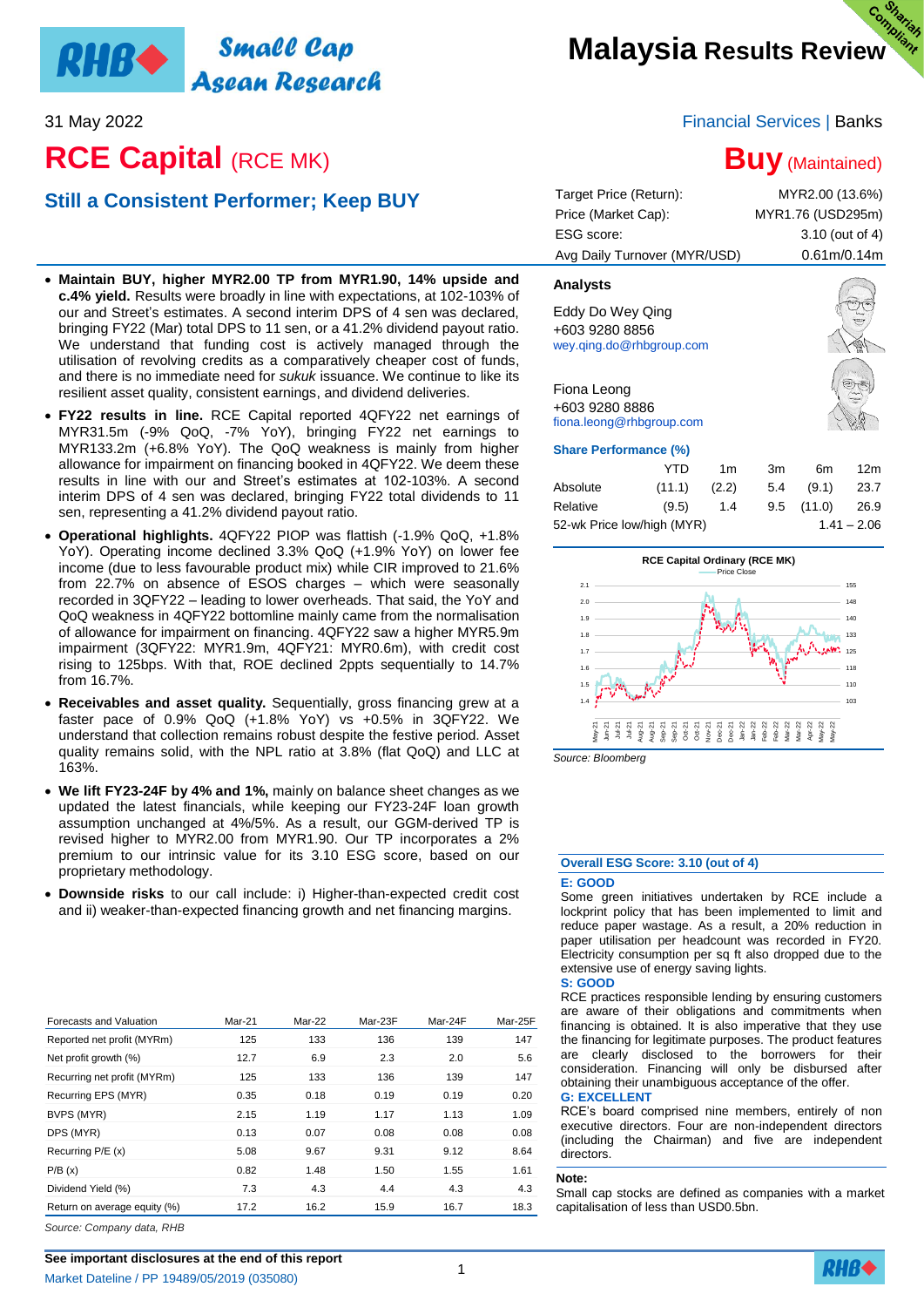# **Financial Exhibits**

31 May 2022 Financial Services | Banks

| Asia                                                                                                   | <b>Financial summary (MYR)</b>         | Mar-21 | Mar-22 | Mar-23F | Mar-24F | Mar-25F |
|--------------------------------------------------------------------------------------------------------|----------------------------------------|--------|--------|---------|---------|---------|
| Malaysia                                                                                               | <b>EPS</b>                             | 0.35   | 0.18   | 0.19    | 0.19    | 0.20    |
| <b>Financial Services</b>                                                                              | <b>Recurring EPS</b>                   | 0.35   | 0.18   | 0.19    | 0.19    | 0.20    |
| <b>RCE Capital</b>                                                                                     | <b>DPS</b>                             | 0.13   | 0.07   | 0.08    | 0.08    | 0.08    |
| <b>RCE MK</b>                                                                                          | <b>BVPS</b>                            | 2.15   | 1.19   | 1.17    | 1.13    | 1.09    |
| Buy                                                                                                    |                                        |        |        |         |         |         |
|                                                                                                        | <b>Valuation metrics</b>               | Mar-21 | Mar-22 | Mar-23F | Mar-24F | Mar-25F |
| <b>Valuation basis</b>                                                                                 | Recurring P/E (x)                      | 5.08   | 9.67   | 9.31    | 9.12    | 8.64    |
| Our GGM assumptions are:                                                                               | P/B(x)                                 | 0.8    | 1.5    | 1.5     | 1.6     | 1.6     |
| i. CoE of 11.6%;<br>ii. ROE of 17.0%; and                                                              | Dividend Yield (%)                     | 7.3    | 4.3    | 4.4     | 4.3     | 4.3     |
| iii. 3.5% long-term growth rate                                                                        | Income statement (MYRm)                | Mar-21 | Mar-22 | Mar-23F | Mar-24F | Mar-25F |
| <b>Key drivers</b>                                                                                     | Interest income                        | 273    | 275    | 288     | 294     | 309     |
|                                                                                                        | Interest expense                       | (81)   | (80)   | (88)    | (91)    | (95)    |
| Our FY23 forecasts are most sensitive to changes in:<br>i. Financing margins;                          | Net interest income                    | 192    | 194    | 200     | 203     | 215     |
| ii. Impairment allowances; and                                                                         | Non interest income                    | 39     | 45     | 52      | 55      | 57      |
| iii. Growth in receivables.                                                                            | <b>Total operating income</b>          | 232    | 239    | 252     | 258     | 272     |
|                                                                                                        | Overheads                              | (49)   | (51)   | (53)    | (55)    | (57)    |
| Key risks                                                                                              | Pre-provision operating profit         | 183    | 189    | 200     | 203     | 215     |
| The downside risks include:                                                                            | Loan impairment allowances             | (16)   | (12)   | (17)    | (17)    | (18)    |
| i. Higher-than-expected credit cost;                                                                   | Pre-tax profit                         | 167    | 177    | 183     | 187     | 197     |
| ii. Weaker-than-expected financing growth; and                                                         | Taxation                               | (43)   | (44)   | (47)    | (48)    | (50)    |
| Weaker-than-expect net financing margin.<br>Ш.<br>iv. The converse represents upside risk.             | <b>Reported net profit</b>             | 125    | 133    | 136     | 139     | 147     |
|                                                                                                        | <b>Recurring net profit</b>            | 125    | 133    | 136     | 139     | 147     |
| <b>Company Profile</b>                                                                                 |                                        |        |        |         |         |         |
| RCE provides general financing services to civil                                                       | <b>Profitability ratios</b>            | Mar-21 | Mar-22 | Mar-23F | Mar-24F | Mar-25F |
| servants - repayments are done via direct salary                                                       | Return on average assets (%)           | 5.1    | 5.1    | 5.0     | 5.0     | 5.3     |
| deductions. Its wholly-owned EXP Payment unit offers                                                   | Return on average equity (%)           | 17.2   | 16.2   | 15.9    | 16.7    | 18.3    |
| payroll<br>collection management<br>services<br>for<br>government departments under the purview of the | Return on IEAs (%)                     | 11.7   | 10.9   | 11.2    | 11.2    | 11.3    |
| Accountant General's Department.                                                                       | Cost of funds (%)                      | 4.8    | 4.6    | 4.8     | 4.8     | 4.9     |
|                                                                                                        | Net interest spread (%)                | 7.0    | 6.2    | 6.4     | 6.4     | 6.4     |
|                                                                                                        | Net interest margin (%)                | 8.3    | 7.7    | 7.8     | 7.8     | 7.8     |
|                                                                                                        | Non-interest income / total income (%) | 17.0   | 18.9   | 20.6    | 21.2    | 21.0    |
|                                                                                                        | Cost to income ratio (%)               | 21.1   | 21.1   | 20.9    | 21.3    | 21.0    |
|                                                                                                        | Credit cost (bps)                      | 85.1   | 62.0   | 87.7    | 82.6    | 84.1    |
|                                                                                                        | <b>Balance sheet (MYRm)</b>            | Mar-21 | Mar-22 | Mar-23F | Mar-24F | Mar-25F |
|                                                                                                        | Total gross loans                      | 1,845  | 1,879  | 1,954   | 2,052   | 2,155   |
|                                                                                                        | Other interest earning assets          | 625    | 702    | 604     | 631     | 660     |
|                                                                                                        | Total gross IEAs                       | 2,471  | 2,581  | 2,558   | 2,684   | 2,815   |
|                                                                                                        | Total provisions                       | (124)  | (115)  | (120)   | (125)   | (131)   |
|                                                                                                        | Net loans to customers                 | 1,721  | 1,764  | 1,834   | 1,927   | 2,023   |
|                                                                                                        | Total net IEAs                         | 2,346  | 2,466  | 2,438   | 2,558   | 2,684   |
|                                                                                                        | Total non-IEAs                         | 144    | 260    | 315     | 221     | 125     |
|                                                                                                        | <b>Total assets</b>                    | 2,491  | 2,725  | 2,753   | 2,780   | 2,809   |
|                                                                                                        | Other interest-bearing liabilities     | 1,671  | 1,804  | 1,858   | 1,914   | 1,971   |
|                                                                                                        | <b>Total IBLs</b>                      | 1,671  | 1,804  | 1,858   | 1,914   | 1,971   |
|                                                                                                        | Total non-IBLs                         | 46     | 49     | 49      | 50      | 50      |
|                                                                                                        | <b>Total liabilities</b>               | 1,717  | 1,853  | 1,907   | 1,963   | 2,022   |
|                                                                                                        | Share capital                          | 188    | 201    | 213     | 226     | 239     |
|                                                                                                        | Shareholders' equity                   | 774    | 872    | 846     | 817     | 787     |
|                                                                                                        | Asset quality and capital              | Mar-21 | Mar-22 | Mar-23F | Mar-24F | Mar-25F |
|                                                                                                        | Reported NPLs / gross cust loans (%)   | 4.0    | 3.8    | 3.8     | 3.8     | 3.8     |
|                                                                                                        | Total provisions / reported NPLs (%)   | 168.4  | 162.8  | 161.7   | 160.5   | 160.4   |

**Asean Research** 

*Source: Company data, RHB*



2

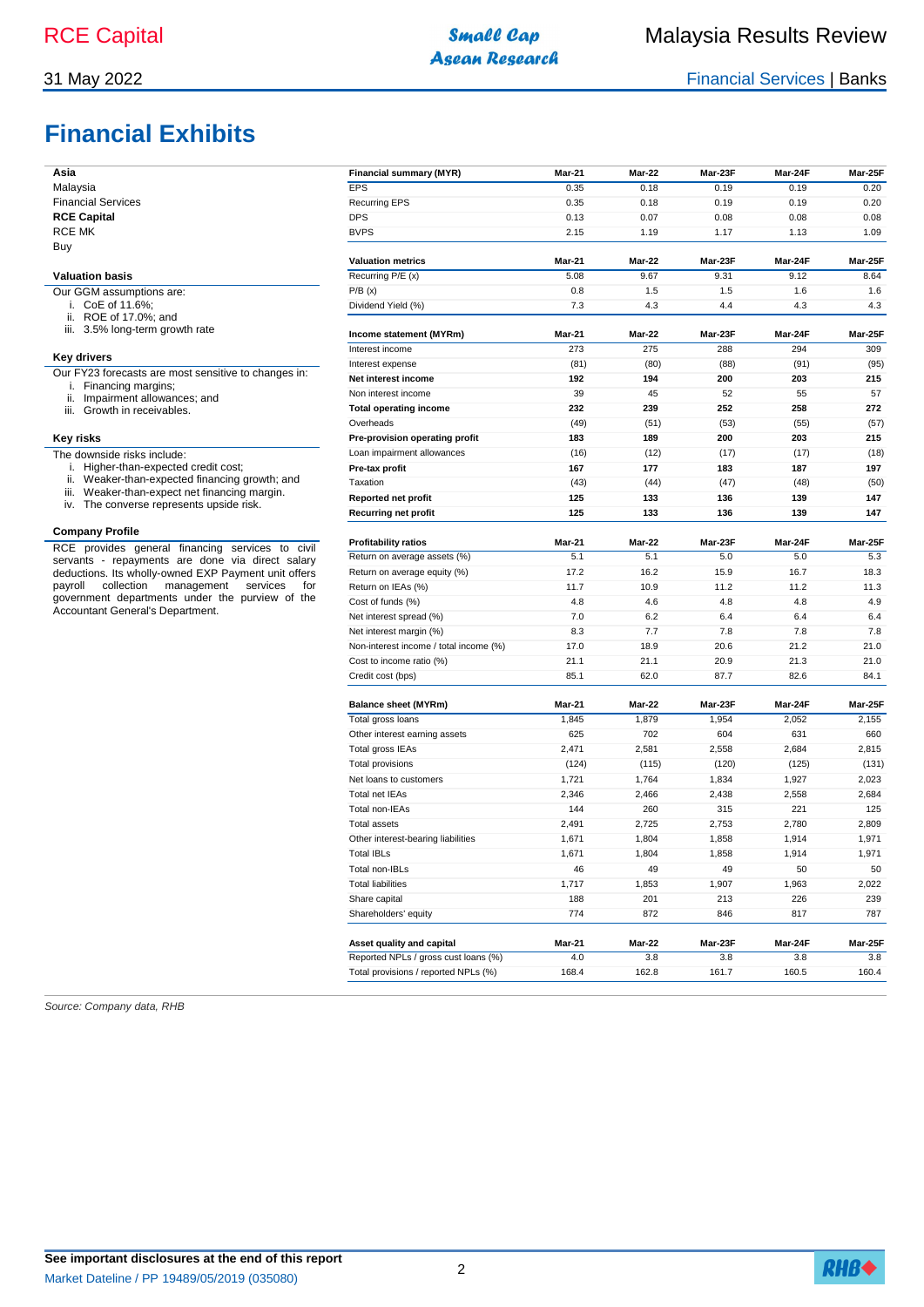31 May 2022 Financial Services | Banks

# **Results At a Glance**

### **Figure 1: RCE – 4QFY22 and FY22 results summary**

| FYE Mar (MYRm)                                                                          | 4Q21    | 3Q22    | 4Q22    | % QoQ  | % YoY | <b>FY21</b> | <b>FY22</b> | % YoY  | <b>Comments</b>                                                        |
|-----------------------------------------------------------------------------------------|---------|---------|---------|--------|-------|-------------|-------------|--------|------------------------------------------------------------------------|
|                                                                                         |         |         |         |        |       |             |             |        |                                                                        |
| <b>NII</b>                                                                              | 49.8    | 49.0    | 50.3    | 2.6    | 0.9   | 192.3       | 194.1       | 0.9    |                                                                        |
| Interest income                                                                         | 69.8    | 69.0    | 70.4    | 2.0    | 0.8   | 273.0       | 274.6       | 0.6    |                                                                        |
| Interest expense                                                                        | (20.0)  | (20.0)  | (20.1)  | 0.5    | 0.5   | (80.7)      | (80.5)      | (0.2)  |                                                                        |
| Non-II                                                                                  | 9.4     | 13.4    | 10.1    | (24.9) | 6.7   | 39.5        | 45.2        | 14.6   |                                                                        |
| Non-II/Total income (%)                                                                 | 15.9    | 21.5    | 16.7    |        |       | 17.0        | 18.9        |        |                                                                        |
| <b>Operating income</b>                                                                 | 59.2    | 62.4    | 60.3    | (3.3)  | 1.9   | 231.8       | 239.4       | 3.3    |                                                                        |
| Overheads                                                                               | (12.8)  | (14.2)  | (13.1)  | (8.0)  | 2.1   | (49.0)      | (50.6)      | 3.3    |                                                                        |
| CIR (%)                                                                                 | 21.6    | 22.7    | 21.6    |        |       | 21.1        | 21.1        |        | CIR improved on the back of lower<br>overheads due to absence of       |
|                                                                                         |         |         |         |        |       |             |             |        | ESOS charges (3QFY22)                                                  |
| <b>PIOP</b>                                                                             | 46.4    | 48.2    | 47.3    | (1.9)  | 1.8   | 182.8       | 188.8       | 3.3    |                                                                        |
| Impairment on financings                                                                | (0.6)   | (1.9)   | (5.9)   | >100   | >100  | (15.6)      | (11.5)      | (26.0) |                                                                        |
| Credit cost                                                                             | 14      | 40      | 125     |        |       | 86          | 62          |        | Credit cost normalised upwards, but<br>still below pre-pandemic levels |
| Pre-tax profit                                                                          | 45.8    | 46.4    | 41.4    | (10.6) | (9.5) | 167.2       | 177.2       | 6.0    |                                                                        |
| Tax                                                                                     | (11.7)  | (11.7)  | (9.9)   |        |       | (42.6)      | (44.1)      |        |                                                                        |
| ETR (%)                                                                                 | 25.6    | 25.1    | 23.9    |        |       | 25.5        | 24.9        |        |                                                                        |
| Net earnings                                                                            | 34.1    | 34.7    | 31.5    | (9.1)  | (7.4) | 124.6       | 133.2       | 6.8    | In line with expectations                                              |
|                                                                                         |         |         |         |        |       |             |             |        |                                                                        |
| Gross financing                                                                         | 1,845.3 | 1.862.1 | 1.879.2 | 0.9    | 1.8   |             |             |        |                                                                        |
| Total borrowings                                                                        | 1,670.6 | 1,751.9 | 1,804.0 | 3.0    | 8.0   |             |             |        |                                                                        |
| Gross impaired financing                                                                | (124.1) | (115.2) | (115.1) | (0.1)  | (7.3) |             |             |        |                                                                        |
| <b>Total assets</b>                                                                     | 2,490.7 | 2,637.3 | 2,725.3 | 3.3    | 9.4   |             |             |        |                                                                        |
| Shareholders' funds                                                                     | 774.0   | 840.6   | 872.1   | 3.7    | 12.7  |             |             |        |                                                                        |
|                                                                                         |         |         |         |        |       |             |             |        |                                                                        |
| <b>ROAA</b>                                                                             | 5.5%    | 5.3%    | 4.7%    |        |       | 5.1%        | 5.1%        |        |                                                                        |
| <b>ROAE</b>                                                                             | 18.1%   | 16.7%   | 14.7%   |        |       | 17.2%       | 16.2%       |        |                                                                        |
| GIL ratio<br>$\overline{1}$ $\overline{2}$ $\overline{3}$ $\overline{1}$ $\overline{1}$ | 4.0%    | 3.8%    | 3.8%    |        |       |             |             |        |                                                                        |

*Source: Company data, RHB* 

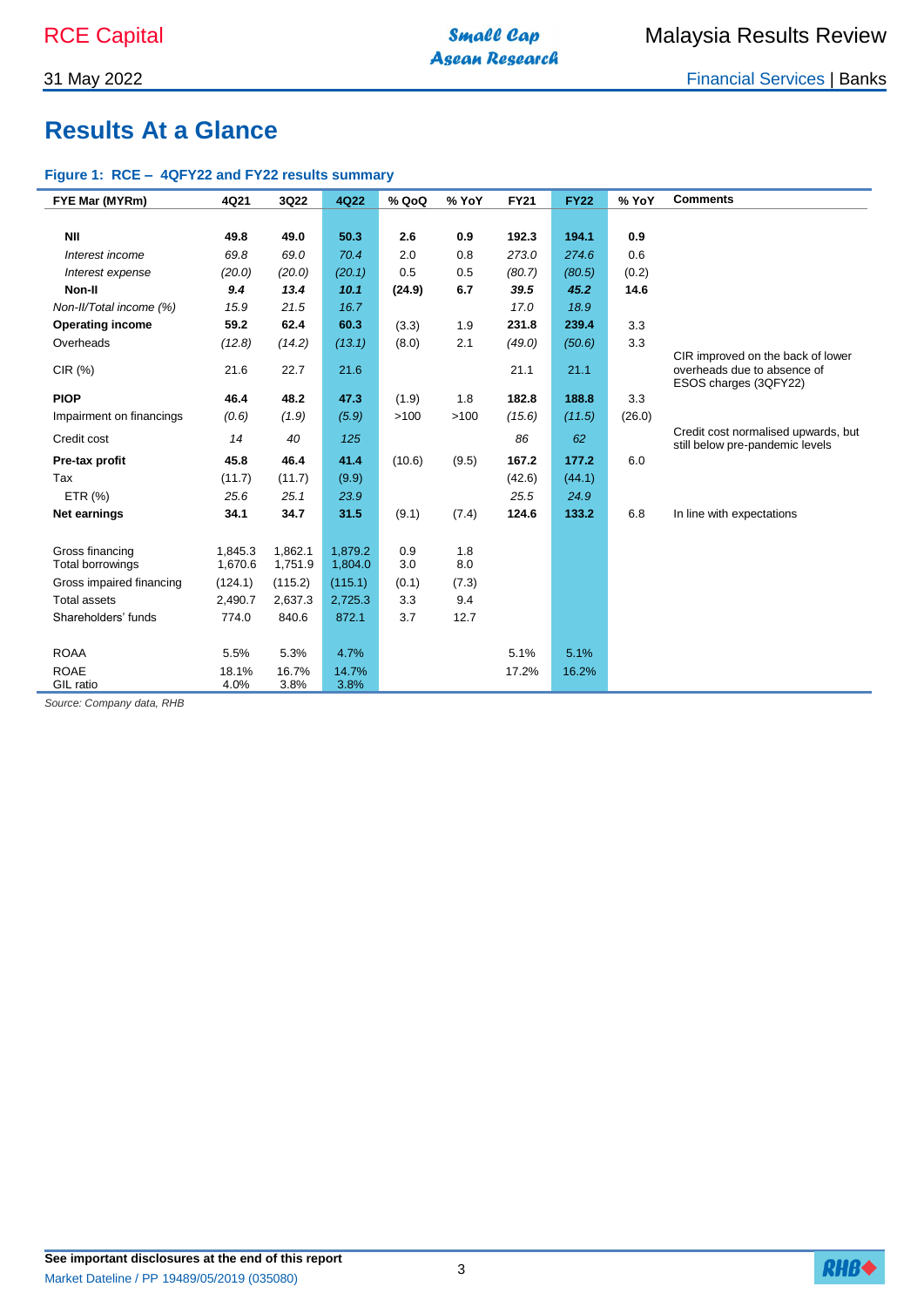**Asean Research** 

31 May 2022 Financial Services | Banks

# **Recommendation Chart**



| 2022-02-25<br>1.90<br>Buy<br>Neutral<br>2021-11-10<br>3.90<br>2021-05-26<br>3.20<br>Buy<br>2021-02-09<br>3.00<br>Buy<br>2020-12-08<br>2.80<br>Buy<br>2020-07-06<br>2.50<br>1.01<br>Buy<br>2020-06-16<br>2.20<br>Buy<br>2020-03-15<br>2.10<br>Buy<br>2020-02-19<br>2.20<br>Buy<br>2020-01-10<br>Buy<br>2.10<br>Not Rated<br>2019-08-16<br>na | Date | Recommendation | <b>Target Price</b> | Price |
|---------------------------------------------------------------------------------------------------------------------------------------------------------------------------------------------------------------------------------------------------------------------------------------------------------------------------------------------|------|----------------|---------------------|-------|
|                                                                                                                                                                                                                                                                                                                                             |      |                |                     | 1.69  |
|                                                                                                                                                                                                                                                                                                                                             |      |                |                     | 2.02  |
|                                                                                                                                                                                                                                                                                                                                             |      |                |                     | 1.43  |
|                                                                                                                                                                                                                                                                                                                                             |      |                |                     | 1.32  |
|                                                                                                                                                                                                                                                                                                                                             |      |                |                     | 1.29  |
|                                                                                                                                                                                                                                                                                                                                             |      |                |                     |       |
|                                                                                                                                                                                                                                                                                                                                             |      |                |                     | 0.95  |
|                                                                                                                                                                                                                                                                                                                                             |      |                |                     | 0.79  |
|                                                                                                                                                                                                                                                                                                                                             |      |                |                     | 0.93  |
|                                                                                                                                                                                                                                                                                                                                             |      |                |                     | 0.90  |
|                                                                                                                                                                                                                                                                                                                                             |      |                |                     | 0.84  |

*Source: RHB, Bloomberg*

# **ESG Rating History**



**See important disclosures at the end of this report** Market Dateline / PP 19489/05/2019 (035080)

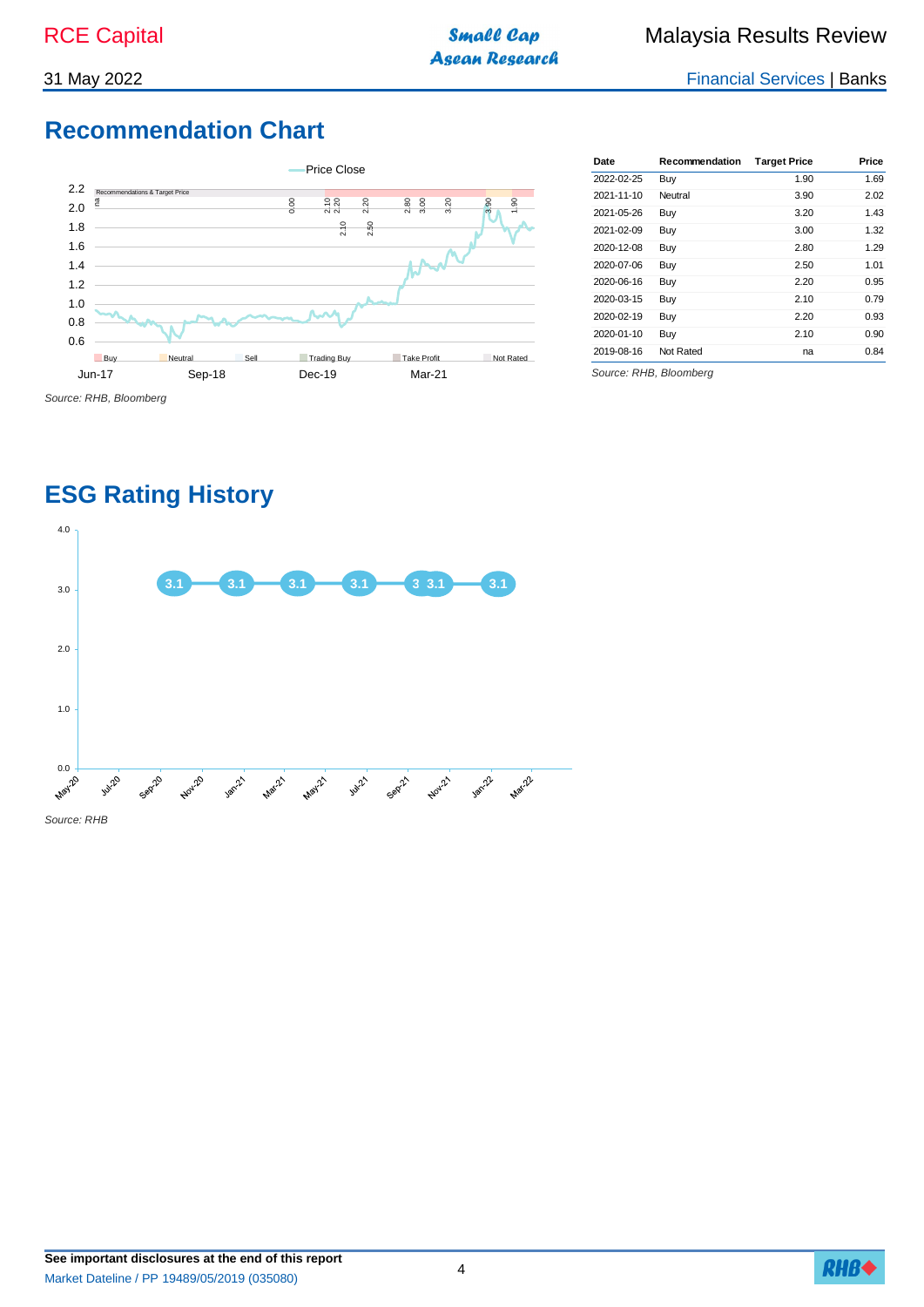#### **RHB Guide to Investment Ratings**

| Buv:                | Share price may exceed 10% over the next 12 months                      |
|---------------------|-------------------------------------------------------------------------|
|                     | Trading Buy: Share price may exceed 15% over the next 3 months, however |
|                     | longer-term outlook remains uncertain                                   |
| <b>Neutral:</b>     | Share price may fall within the range of $+/-$ 10% over the next        |
|                     | 12 months                                                               |
| <b>Take Profit:</b> | Target price has been attained. Look to accumulate at lower levels      |
| Sell:               | Share price may fall by more than 10% over the next 12 months           |
| <b>Not Rated:</b>   | Stock is not within regular research coverage                           |

#### **Investment Research Disclaimers**

RHB has issued this report for information purposes only. This report is intended for circulation amongst RHB and its affiliates' clients generally or such persons as may be deemed eligible by RHB to receive this report and does not have regard to the specific investment objectives, financial situation and the particular needs of any specific person who may receive this report. This report is not intended, and should not under any circumstances be construed as, an offer or a solicitation of an offer to buy or sell the securities referred to herein or any related financial instruments.

This report may further consist of, whether in whole or in part, summaries, research, compilations, extracts or analysis that has been prepared by RHB's strategic, joint venture and/or business partners. No representation or warranty (express or implied) is given as to the accuracy or completeness of such information and accordingly investors should make their own informed decisions before relying on the same.

This report is not directed to, or intended for distribution to or use by, any person or entity who is a citizen or resident of or located in any locality, state, country or other jurisdiction where such distribution, publication, availability or use would be contrary to the applicable laws or regulations. By accepting this report, the recipient hereof (i) represents and warrants that it is lawfully able to receive this document under the laws and regulations of the jurisdiction in which it is located or other applicable laws and (ii) acknowledges and agrees to be bound by the limitations contained herein. Any failure to comply with these limitations may constitute a violation of applicable laws.

All the information contained herein is based upon publicly available information and has been obtained from sources that RHB believes to be reliable and correct at the time of issue of this report. However, such sources have not been independently verified by RHB and/or its affiliates and this report does not purport to contain all information that a prospective investor may require. The opinions expressed herein are RHB's present opinions only and are subject to change without prior notice. RHB is not under any obligation to update or keep current the information and opinions expressed herein or to provide the recipient with access to any additional information. Consequently, RHB does not guarantee, represent or warrant, expressly or impliedly, as to the adequacy, accuracy, reliability, fairness or completeness of the information and opinion contained in this report. Neither RHB (including its officers, directors, associates, connected parties, and/or employees) nor does any of its agents accept any liability for any direct, indirect or consequential losses, loss of profits and/or damages that may arise from the use or reliance of this research report and/or further communications given in relation to this report. Any such responsibility or liability is hereby expressly disclaimed.

Whilst every effort is made to ensure that statement of facts made in this report are accurate, all estimates, projections, forecasts, expressions of opinion and other subjective judgments contained in this report are based on assumptions considered to be reasonable and must not be construed as a representation that the matters referred to therein will occur. Different assumptions by RHB or any other source may yield substantially different results and recommendations contained on one type of research product may differ from recommendations contained in other types of research. The performance of currencies may affect the value of, or income from, the securities or any other financial instruments referenced in this report. Holders of depositary receipts backed by the securities discussed in this report assume currency risk. Past performance is not a guide to future performance. Income from investments may fluctuate. The price or value of the investments to which this report relates, either directly or indirectly, may fall or rise against the interest of investors.

This report may contain comments, estimates, projections, forecasts and expressions of opinion relating to macroeconomic research published by RHB economists of which should not be considered as investment ratings/advice and/or a recommendation by such economists on any securities discussed in this report.

This report does not purport to be comprehensive or to contain all the information that a prospective investor may need in order to make an investment decision. The recipient of this report is making its own independent assessment and decisions regarding any securities or financial instruments referenced herein. Any investment discussed or recommended in this report may be unsuitable for an investor depending on the investor's specific investment objectives and financial position. The material in this report is general information intended for recipients who understand the risks of investing in financial instruments. This report does not take into account whether an investment or course of action and any associated risks are suitable for the recipient. Any recommendations contained in this report must therefore not be relied upon as investment advice based on the recipient's personal circumstances. Investors should make their own independent evaluation of the information contained herein, consider their own investment objective, financial situation and particular needs and seek their own financial, business, legal, tax and other advice regarding the appropriateness of investing in any securities or the investment strategies discussed or recommended in this report.

This report may contain forward-looking statements which are often but not always identified by the use of words such as "believe", "estimate", "intend" and "expect" and statements that an event or result "may", "will" or "might" occur or be achieved and other similar expressions. Such forward-looking statements are based on assumptions made and information currently available to RHB and are subject to known and unknown risks, uncertainties and other factors which may cause the actual results, performance or achievement to be materially different from any future results, performance or achievement, expressed or implied by such forward-looking statements. Caution should be taken with respect to such statements and recipients of this report should not place undue reliance on any such forward-looking statements. RHB expressly disclaims any obligation to update or revise any forwardlooking statements, whether as a result of new information, future events or circumstances after the date of this publication or to reflect the occurrence of unanticipated events.

The use of any website to access this report electronically is done at the recipient's own risk, and it is the recipient's sole responsibility to take precautions to ensure that it is free from viruses or other items of a destructive nature. This report may also provide the addresses of, or contain hyperlinks to, websites. RHB takes no responsibility for the content contained therein. Such addresses or hyperlinks (including addresses or hyperlinks to RHB own website material) are provided solely for the recipient's convenience. The information and the content of the linked site do not in any way form part of this report. Accessing such website or following such link through the report or RHB website shall be at the recipient's own risk.

This report may contain information obtained from third parties. Third party content providers do not guarantee the accuracy, completeness, timeliness or availability of any information and are not responsible for any errors or omissions (negligent or otherwise), regardless of the cause, or for the results obtained from the use of such content. Third party content providers give no express or implied warranties, including, but not limited to, any warranties of merchantability or fitness for a particular purpose or use. Third party content providers shall not be liable for any direct, indirect, incidental, exemplary, compensatory, punitive, special or consequential damages, costs, expenses, legal fees, or losses (including lost income or profits and opportunity costs) in connection with any use of their content.

The research analysts responsible for the production of this report hereby certifies that the views expressed herein accurately and exclusively reflect his or her personal views and opinions about any and all of the issuers or securities analysed in this report and were prepared independently and autonomously. The research analysts that authored this report are precluded by RHB in all circumstances from trading in the securities or other financial instruments referenced in the report, or from having an interest in the company(ies) that they cover.

The contents of this report is strictly confidential and may not be copied, reproduced, published, distributed, transmitted or passed, in whole or in part, to any other person without the prior express written consent of RHB and/or its affiliates. This report has been delivered to RHB and its affiliates' clients for information purposes only and upon the express understanding that such parties will use it only for the purposes set forth above. By electing to view or accepting a copy of this report, the recipients have agreed that they will not print, copy, videotape, record, hyperlink, download, or otherwise attempt to reproduce or re-transmit (in any form including hard copy or electronic distribution format) the contents of this report. RHB and/or its affiliates accepts no liability whatsoever for the actions of third parties in this respect.

The contents of this report are subject to copyright. Please refer to Restrictions on Distribution below for information regarding the distributors of this report. Recipients must not reproduce or disseminate any content or findings of this report without the express permission of RHB and the distributors.

The securities mentioned in this publication may not be eligible for sale in some states or countries or certain categories of investors. The recipient of this report should have regard to the laws of the recipient's place of domicile when contemplating transactions in the securities or other financial instruments referred to herein. The securities discussed in this report may not have been registered in such jurisdiction. Without prejudice to the foregoing, the recipient is to note that additional disclaimers, warnings or qualifications may apply based on geographical location of the person or entity receiving this report.

The term "RHB" shall denote, where appropriate, the relevant entity distributing or disseminating the report in the particular jurisdiction referenced below, or, in every other case, RHB Investment Bank Berhad and its affiliates, subsidiaries and related companies.

#### **RESTRICTIONS ON DISTRIBUTION**

#### **Malaysia**

This report is issued and distributed in Malaysia by RHB Investment Bank Berhad ("RHBIB"). The views and opinions in this report are our own as of the date hereof and is subject to change. If the Financial Services and Markets Act of the United Kingdom or the rules of the Financial Conduct Authority apply to a recipient, our obligations owed to such recipient therein are unaffected. RHBIB has no obligation to update its opinion or the information in this report.

#### **Thailand**

This report is issued and distributed in the Kingdom of Thailand by RHB Securities (Thailand) PCL, a licensed securities company that is authorised by the Ministry of Finance, regulated by the Securities and Exchange Commission of Thailand and is a member of the Stock Exchange of Thailand. The Thai Institute of Directors Association

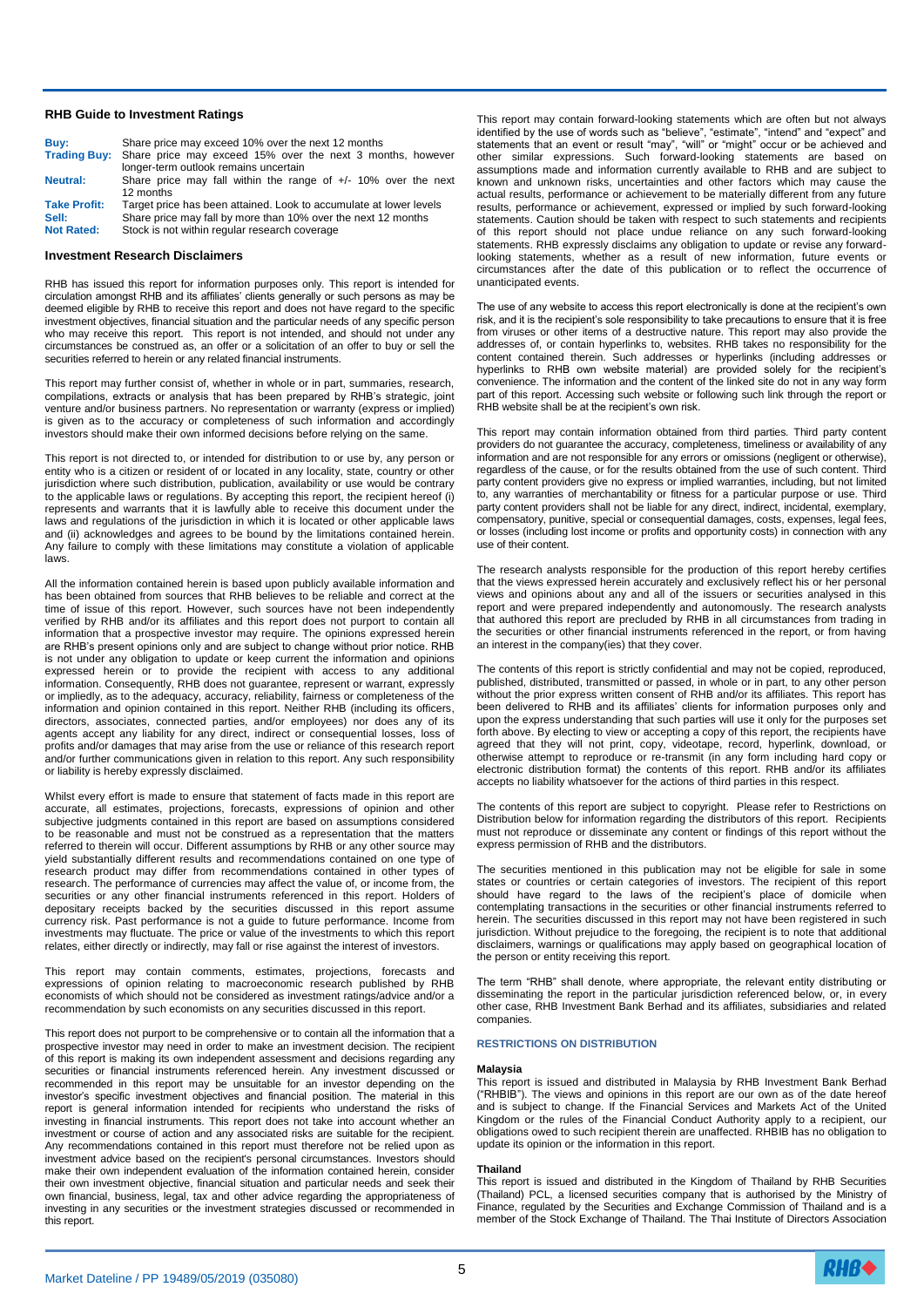has disclosed the Corporate Governance Report of Thai Listed Companies made pursuant to the policy of the Securities and Exchange Commission of Thailand. RHB Securities (Thailand) PCL does not endorse, confirm nor certify the result of the Corporate Governance Report of Thai Listed Companies.

#### **Indonesia**

This report is issued and distributed in Indonesia by PT RHB Sekuritas Indonesia. This research does not constitute an offering document and it should not be construed as an offer of securities in Indonesia. Any securities offered or sold, directly or indirectly, in Indonesia or to any Indonesian citizen or corporation (wherever located) or to any Indonesian resident in a manner which constitutes a public offering under Indonesian laws and regulations must comply with the prevailing Indonesian laws and regulations.

#### **Singapore**

This report is issued and distributed in Singapore by RHB Bank Berhad (through its Singapore branch) which is an exempt capital markets services entity and an exempt financial adviser regulated by the Monetary Authority of Singapore. RHB Bank Berhad (through its Singapore branch) may distribute reports produced by its respective foreign entities, affiliates or other foreign research houses pursuant to an arrangement under Regulation 32C of the Financial Advisers Regulations. Where the report is distributed in Singapore to a person who is not an Accredited Investor, Expert Investor or an Institutional Investor, RHB Bank Berhad (through its Singapore branch) accepts legal responsibility for the contents of the report to such persons only to the extent required by law. Singapore recipients should contact RHB Bank Berhad (through its Singapore branch) in respect of any matter arising from or in connection with the report.

#### **United States**

This report was prepared by RHB is meant for distribution solely and directly to "major" U.S. institutional investors as defined under, and pursuant to, the requirements of Rule 15a-6 under the U.S. Securities and Exchange Act of 1934, as amended (the "Exchange Act") via a registered U.S. broker-dealer as appointed by RHB from time to time. Accordingly, any access to this report via Bursa Marketplace or any other Electronic Services Provider is not intended for any party other than "major" US institutional investors (via a registered U.S broker-dealer), nor shall be deemed as solicitation by RHB in any manner. RHB is not registered as a brokerdealer in the United States and currently has not appointed a U.S. broker-dealer. Additionally, RHB does not offer brokerage services to U.S. persons. Any order for the purchase or sale of all securities discussed herein must be placed with and through a registered U.S. broker-dealer as appointed by RHB from time to time as required by the Exchange Act Rule 15a-6. For avoidance of doubt, RHB reiterates that it has not appointed any U.S. broker-dealer during the issuance of this report. This report is confidential and not intended for distribution to, or use by, persons other than the recipient and its employees, agents and advisors, as applicable. Additionally, where research is distributed via Electronic Service Provider, the analysts whose names appear in this report are not registered or qualified as research analysts in the United States and are not associated persons of any registered U.S. broker-dealer as appointed by RHB from time to time and therefore may not be subject to any applicable restrictions under Financial Industry Regulatory Authority ("FINRA") rules on communications with a subject company, public appearances and personal trading. Investing in any non-U.S. securities or related financial instruments discussed in this research report may present certain risks. The securities of non-U.S. issuers may not be registered with, or be subject to the regulations of, the U.S. Securities and Exchange Commission. Information on non-U.S. securities or related financial instruments may be limited. Foreign companies may not be subject to audit and reporting standards and regulatory requirements comparable to those in the United States. The financial instruments discussed in this report may not be suitable for all investors. Transactions in foreign markets may be subject to regulations that differ from or offer less protection than those in the United States.

#### **DISCLOSURE OF CONFLICTS OF INTEREST**

RHB Investment Bank Berhad, its subsidiaries (including its regional offices) and associated companies, ("RHBIB Group") form a diversified financial group, undertaking various investment banking activities which include, amongst others, underwriting, securities trading, market making and corporate finance advisory.

As a result of the same, in the ordinary course of its business, any member of the RHBIB Group, may, from time to time, have business relationships with, hold any positions in the securities and/or capital market products (including but not limited to shares, warrants, and/or derivatives), trade or otherwise effect transactions for its own account or the account of its customers or perform and/or solicit investment, advisory or other services from any of the subject company(ies) covered in this research report.

While the RHBIB Group will ensure that there are sufficient information barriers and internal controls in place where necessary, to prevent/manage any conflicts of interest to ensure the independence of this report, investors should also be aware that such conflict of interest may exist in view of the investment banking activities undertaken by the RHBIB Group as mentioned above and should exercise their own judgement before making any investment decisions.

In Singapore, investment research activities are conducted under RHB Bank Berhad (through its Singapore branch), and the disclaimers above similarly apply.

#### **Malaysia**

Save as disclosed in the following link [RHB Research conflict disclosures -](https://research.rhbtradesmart.com/view-file/hash/60202997979171862789f0b5b7fe) May 2022 and to the best of our knowledge, RHBIB hereby declares that:

- 1. RHBIB does not have a financial interest in the securities or other capital market products of the subject company(ies) covered in this report.
- 2. RHBIB is not a market maker in the securities or capital market products of the subject company(ies) covered in this report.
- *3.* None of RHBIB's staff or associated person serve as a director or board member\* of the subject company(ies) covered in this report *\*For the avoidance of doubt, the confirmation is only limited to the staff of*
- *research department* 4. RHBIB did not receive compensation for investment banking or corporate finance services from the subject company in the past 12 months.
- 5. RHBIB did not receive compensation or benefit (including gift and special cost arrangement e.g. company/issuer-sponsored and paid trip) in relation to the production of this report.

#### **Thailand**

Save as disclosed in the following link [RHB Research conflict disclosures -](https://research.rhbtradesmart.com/view-file/hash/60202997979171862789f0b5b7fe) May 2022 and to the best of our knowledge, RHB Securities (Thailand) PCL hereby declares that:

- 1. RHB Securities (Thailand) PCL does not have a financial interest in the securities or other capital market products of the subject company(ies) covered in this report.
- 2. RHB Securities (Thailand) PCL is not a market maker in the securities or capital market products of the subject company(ies) covered in this report.
- 3. None of RHB Securities (Thailand) PCL's staff or associated person serve as a director or board member\* of the subject company(ies) covered in this report
- 1. \*For the avoidance of doubt, the confirmation is only limited to the staff of research department
- 4. RHB Securities (Thailand) PCL did not receive compensation for investment banking or corporate finance services from the subject company in the past 12 months.
- 5. RHB Securities (Thailand) PCL did not receive compensation or benefit (including gift and special cost arrangement e.g. company/issuer-sponsored and paid trip) in relation to the production of this report.

#### **Indonesia**

Save as disclosed in the following link [RHB Research conflict disclosures -](https://research.rhbtradesmart.com/view-file/hash/60202997979171862789f0b5b7fe) May 2022 and to the best of our knowledge, PT RHB Sekuritas Indonesia hereby declares that:

- PT RHB Sekuritas Indonesia and its investment analysts, does not have any interest in the securities of the subject company(ies) covered in this report.
	- For the avoidance of doubt, interest in securities include the following:
	- a) Holding directly or indirectly, individually or jointly own/hold securities or entitled for dividends, interest or proceeds from the sale or exercise of the subject company's securities covered in this report\*;
	- b) Being bound by an agreement to purchase securities or has the right to transfer the securities or has the right to pre subscribe the securities\*
	- c) Being bound or required to buy the remaining securities that are not subscribed/placed out pursuant to an Initial Public Offering\*.
	- d) Managing or jointly with other parties managing such parties as referred to in (a), (b) or (c) above.
- 2. PT RHB Sekuritas Indonesia is not a market maker in the securities or capital market products of the subject company(ies) covered in this report.
- 3. None of PT RHB Sekuritas Indonesia's staff\*\* or associated person serve as a director or board member\* of the subject company(ies) covered in this report.
- 4. PT RHB Sekuritas Indonesia did not receive compensation for investment banking or corporate finance services from the subject company in the past 12 months.
- 5. PT RHB Sekuritas Indonesia\*\* did not receive compensation or benefit (including gift and special cost arrangement e.g. company/issuer-sponsored and paid trip) in relation to the production of this report: *Notes:*

*\*The overall disclosure is limited to information pertaining to PT RHB Sekuritas Indonesia only.*

*\*\*The disclosure is limited to Research staff of PT RHB Sekuritas Indonesia only.*

#### **Singapore**

Save as disclosed in the following link [RHB Research conflict disclosures -](https://research.rhbtradesmart.com/view-file/hash/60202997979171862789f0b5b7fe) May 2022 and to the best of our knowledge, the Singapore Research department of RHB Bank Berhad (through its Singapore branch) hereby declares that:

- RHB Bank Berhad, its subsidiaries and/or associated companies do not make a market in any issuer covered by the Singapore research analysts in this report.
- 2. RHB Bank Berhad, its subsidiaries and/or its associated companies and its analysts do not have a financial interest (including a shareholding of 1% or more) in the issuer covered by the Singapore research analysts in this report.
- 3. RHB Bank Berhad's Singapore research staff or connected persons do not serve on the board or trustee positions of the issuer covered by the Singapore research analysts in this report.
- 4. RHB Bank Berhad, its subsidiaries and/or its associated companies do not have and have not within the last 12 months had any corporate finance advisory relationship with the issuer covered by the Singapore research analysts in this report or any other relationship that may create a potential conflict of interest.
- 5. RHB Bank Berhad's Singapore research analysts, or person associated or connected to it do not have any interest in the acquisition or disposal of, the securities, specified securities based derivatives contracts or units in a collective investment scheme covered by the Singapore research analysts in this report.
- 6. RHB Bank Berhad's Singapore research analysts do not receive any compensation or benefit in connection with the production of this research